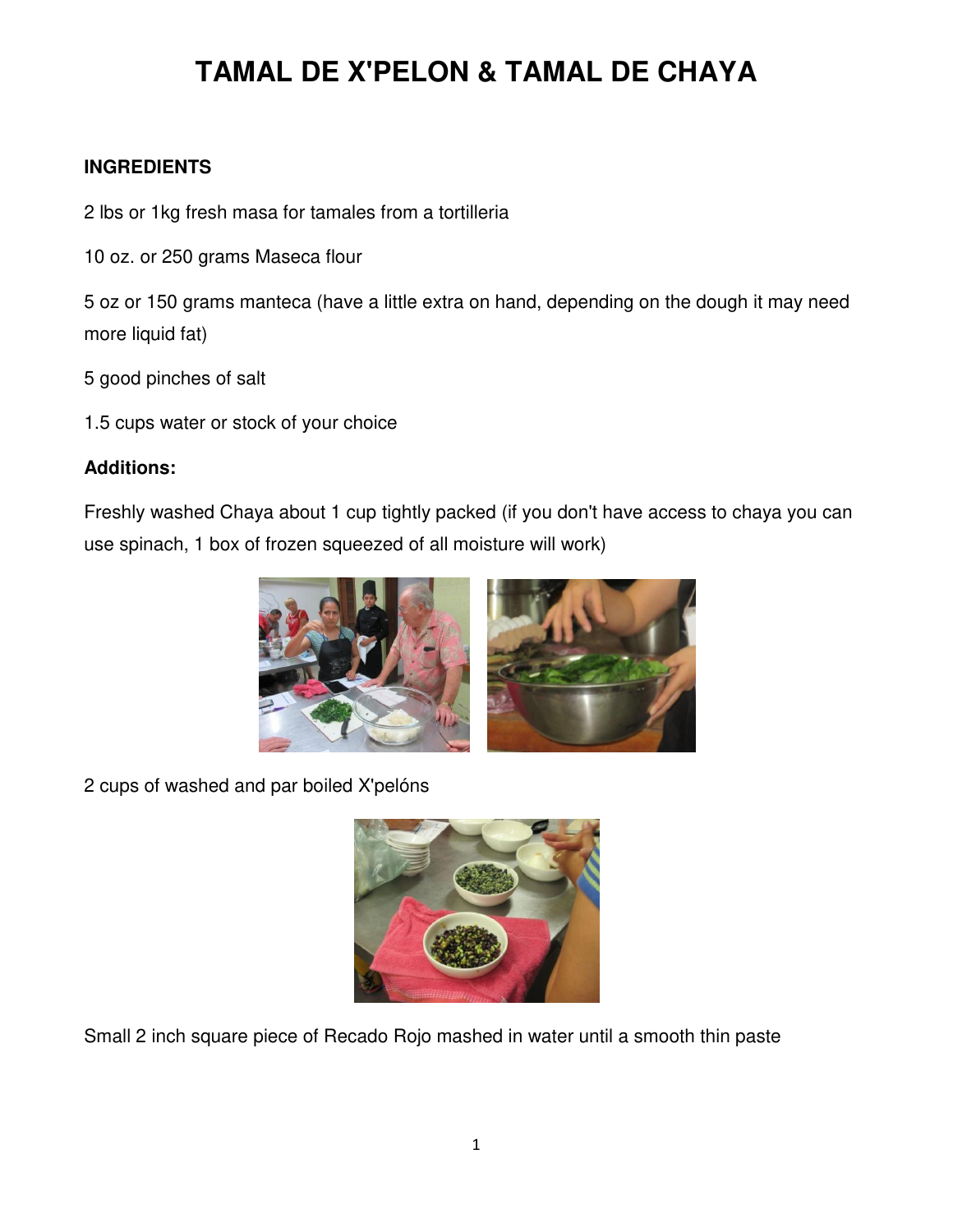

#### **DIRECTIONS**

1. Melt the lard until it is fairly liquidy and soft, and then combine lard, with the salt.

2. In a large bowl knead the masa dough with your hands adding in the lard and salt mixture, slowly add in the stock or water kneading all the time until the liquids are fully incorporated into the dough.

3. If you wish to add the chaya/spinach or X'pelóns add into the dough and knead until evenly distributed.



4. If you are using the Recado Rojo simply add to the dough mixture with the other liquids.

5. The dough should be firm but pliable and will leave a slight greasy feel on your hands. If you roll a small piece of dough into a ball and flatten it should be easy to make into a flat round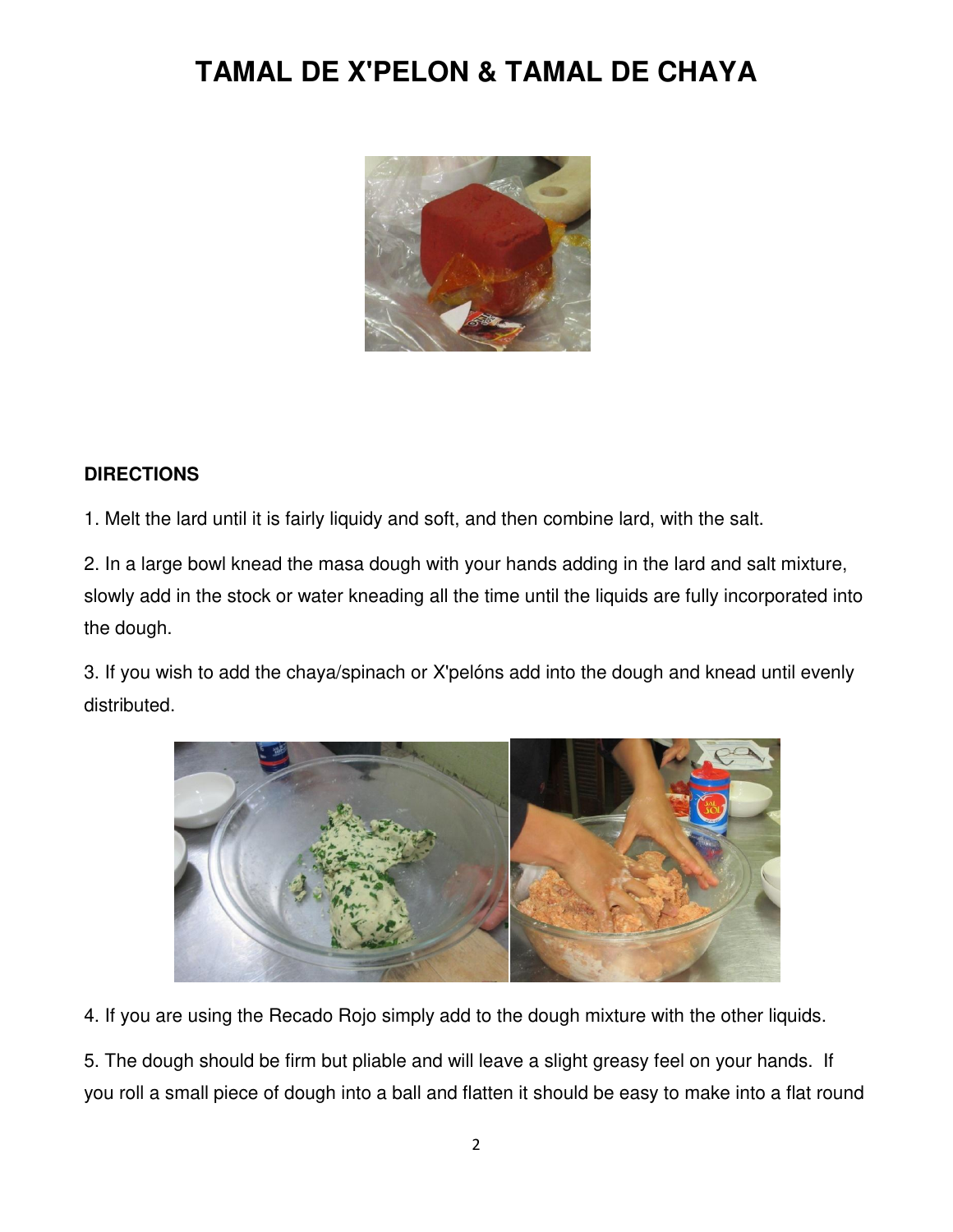with no cracking through the centre of the dough, it will crack along the edges. If the dough feels somewhat dry add some more manteca and knead again.

- 6. The dough is now ready to place on the banana leaves.
- 7. Take a piece of cleaned banana leaf around 10 inches long and place on a flat surface.



8. Roll a small 2 inch ball (5cm) of masa dough and place in the centre of the banana leaf. If you want to use a tortilla press cover the bottom plate of the press with a banana leaf and place the ball in the centre of the press, cover the top plate and press the ball into a 6 inch round. If you are pressing by hand place a small piece of paper under the banana leaf which will allow the leaf to turn on the table, slowly from the centre out press the ball into a flat round the same size as above.

9. Into the centre of the round place a small handful of meat or filling of your choice (chicken, cooked beans, refried beans, shredded chicken, pork, fish or beef).

10. Spoon around 1 large tablespoon of sauce onto the top of the filling and gently using one side of the banana leaf close the circle on either side with the masa dough. Then seal the ends of the masa to keep the sauce and filling intact. You will get some cracking of the dough so simply use your fingers to pinch closed.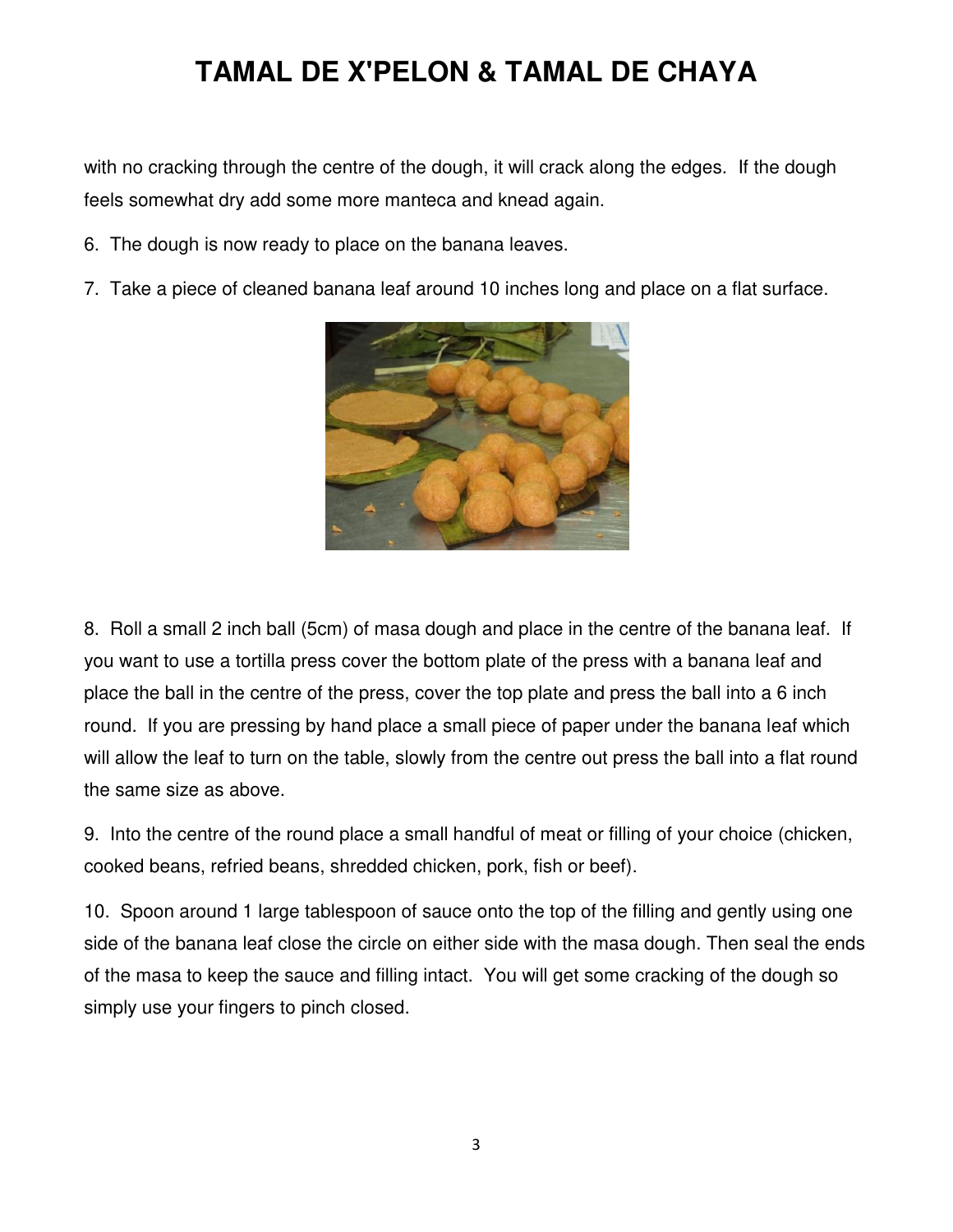

11. Make sure you wrap the banana leaf closely around the masa and the filling closing the edges (sort of burrito style wrapping).

12. Place on its side in the steamer and add more tamales as you get them wrapped.

13. Cook in the steamer for around 1 and 1/2 hours. Tamales are cooked when a knife or toothpick comes out clean.



14. Remove from banana leaf and add warm sauce on top, garnish Salsa Roja Sofrito, avocado, cilantro and crema if you wish.

### **Preparing the meat and sauce for the tamales**

#### **Ingredients**

250 grams or 1/4 lb of the Masa de maiz

1000 grams or 2 lbs pork loin or leg (you need the bones to make a great broth)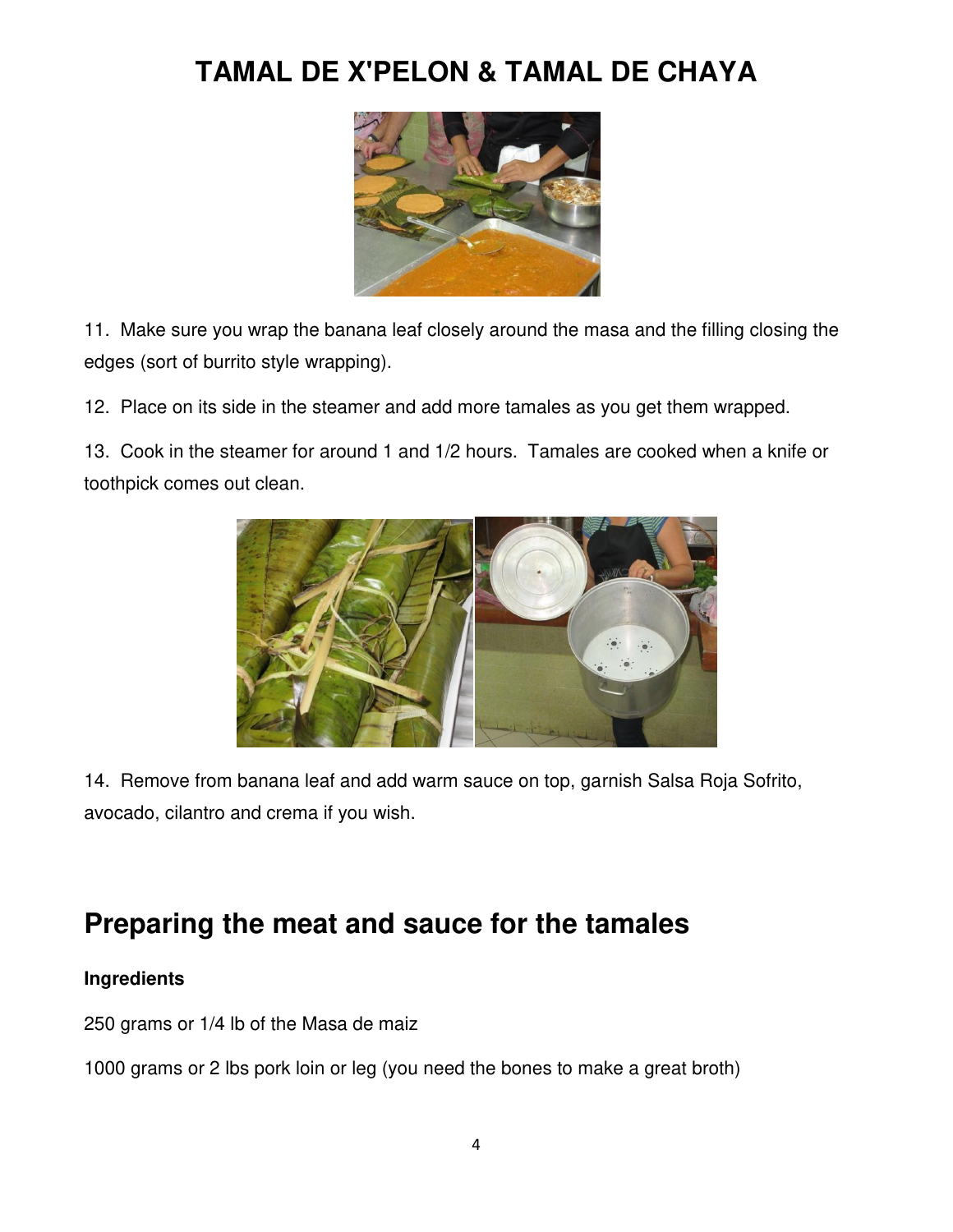- 2 skinless chicken breasts (keep the bone in)
- 50 grams Recado Rojo
- 50 grams or 3.25 Tbsp Recado Blanco
- 5 Tomatoes
- 2 x Chile Dulce (2 very small green peppers)
- 1 x Onion
- 1 cup epazote
- 1 head of garlic
- 2 medium sized onions
- 50 grams or 3.25 Tbsp oregano
- Good pinch of black pepper
- Good pinch of salt
- Oil for sautéing vegetables
	- 1. Fill a good sized pot with water, add the salt and place the pork with the bones in the pot.

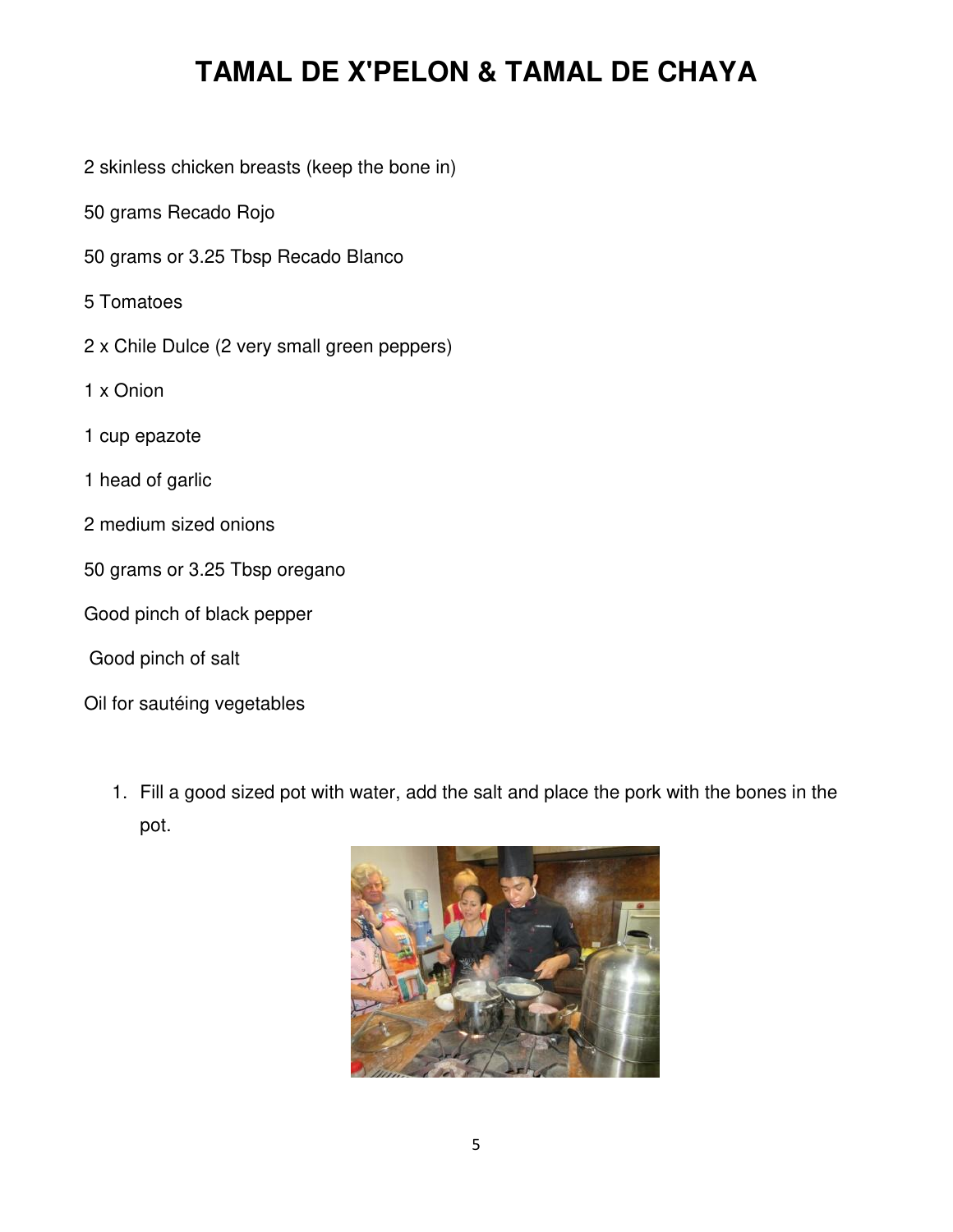When you see the foam forming on top of the pan carefully skim the foam off the top of the mixture.

2. While you bring the meat to a boil, blacken the full head of garlic and the onion on the burner or BBQ. When they are fully blackened add to the pot of meat and lower the heat to a simmer. Simmer the meat for at least 45 minutes until the meat begins to soften.



3. Take the Recado Rojo and mix with water until you have created a smooth thin paste. Sieve this mix over the pot of meat to ensure you remove any potential large pieces of achiote.



- 4. Add in the black pepper, salt, Recado Blanco and the epazote.
- 5. Add in the skinless chicken and allow to simmer for at least 30 minutes.
- 6. Take the tomatoes, green pepper and 2nd onion and roughly slice. Place some oil in the pan and add the onions. When you can smell the onions cooking add in the green pepper and the tomatoes.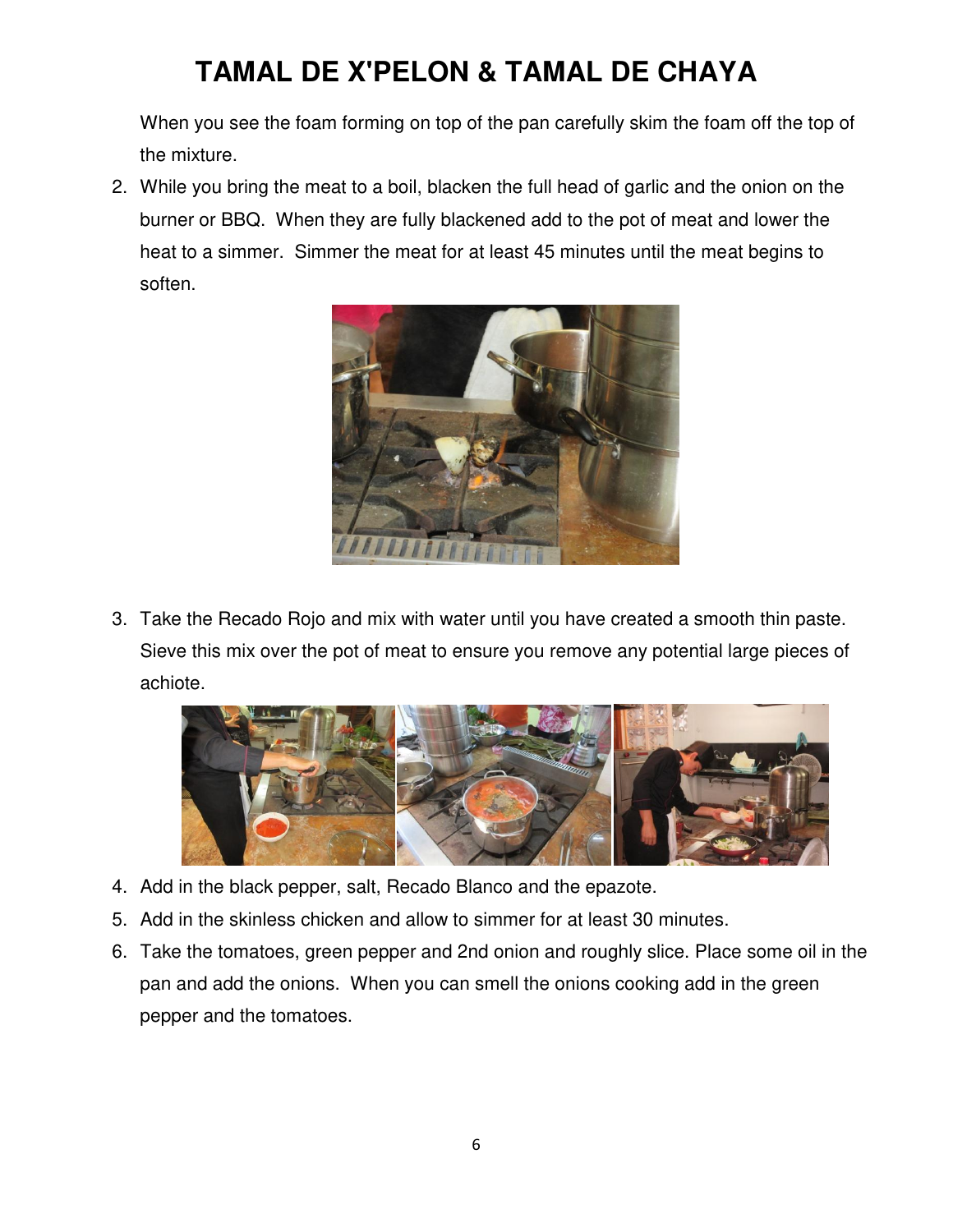

7. Remove the meat from the broth and place on the side to cool. Once cooled you will shred the meat, remove the bones and any large pieces of fat.



- 8. Take the now cooked vegetables and add them to the pot of broth.
- 9. Take the 250 grams of the masa dough and mix with water until you have a pancake consistency liquid. This will be used to thicken the broth to make the "kol" or sauce for the tamales.
- 10. Add the liquid to the stock pot along with the cooked vegetables and stir well, cook this for around 20-30 minutes until it thickens into a sauce like consistency.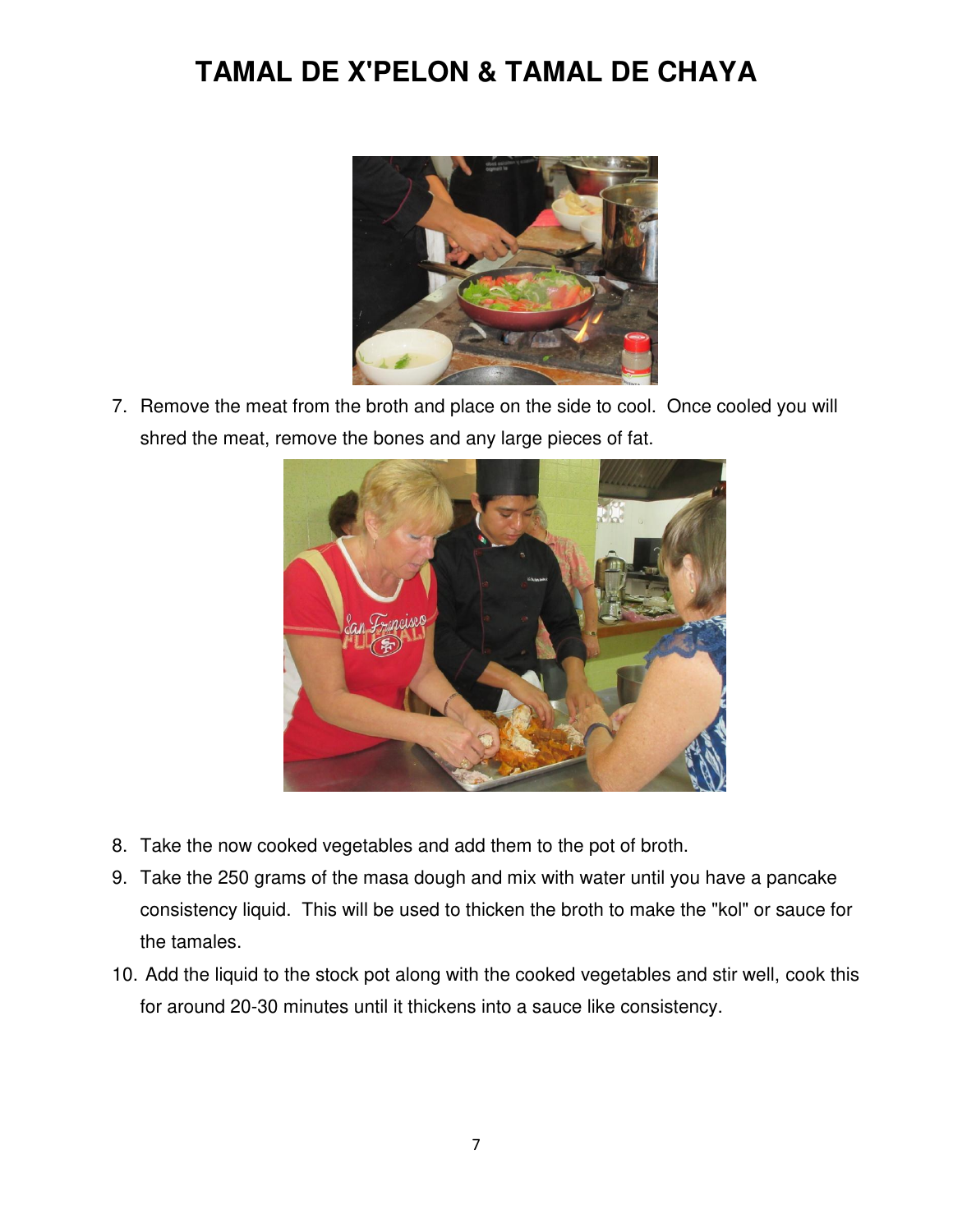

- 11. When thickened allow to cool down and this is now your sauce to go into the tamales.
- 12. Take your circular formed masa dough and place the shredded meat in the centre then place around 2 Tbsps of the sauce on the top of the meat and wrap up the tamale.



13. Steam the tamales for around 1.5 hours and serve with Salsa Roja Sofrita.